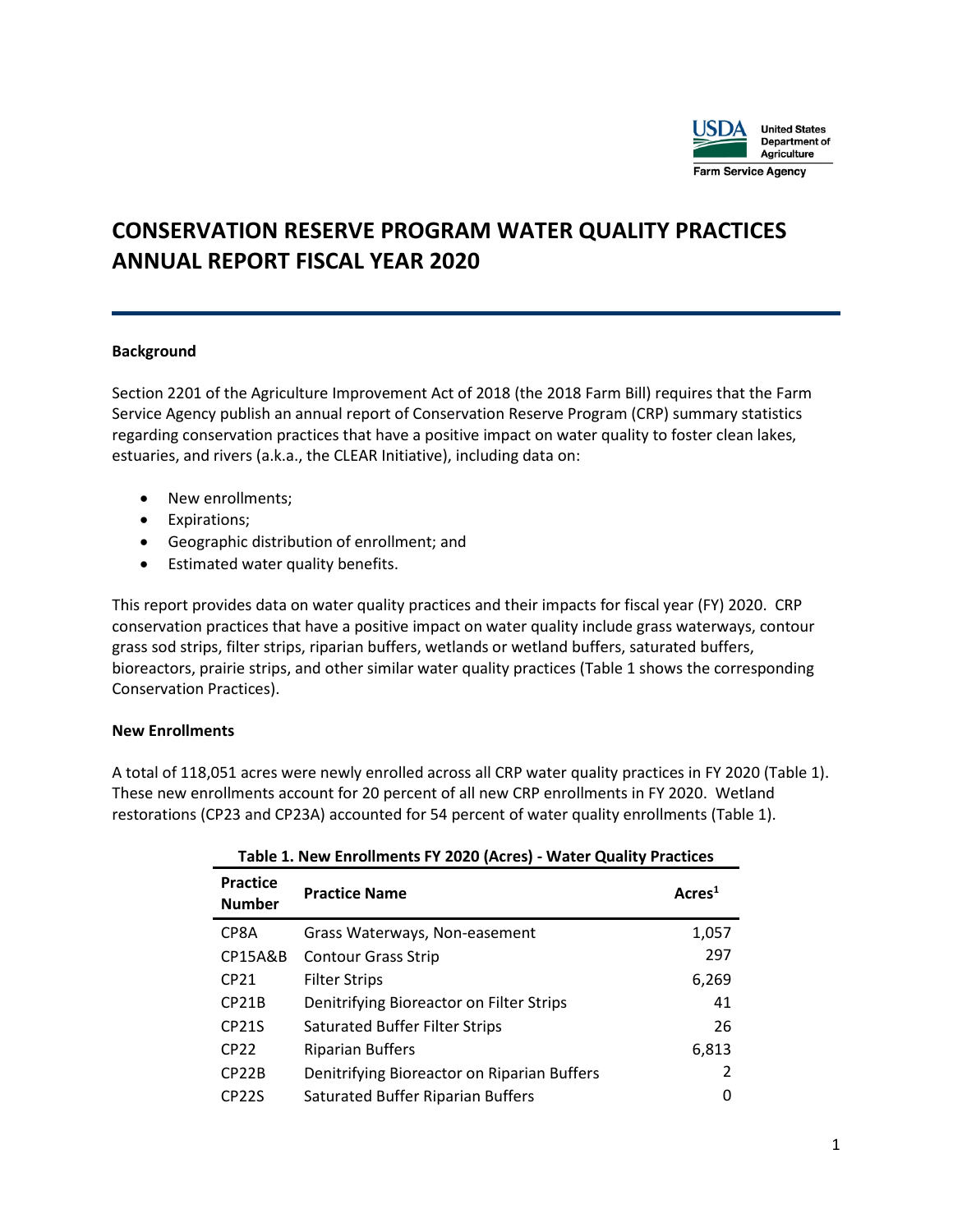| CP23                                       | <b>Wetland Restoration</b>                         | 14,839 |
|--------------------------------------------|----------------------------------------------------|--------|
| CP <sub>23</sub> A                         | Wetland Restoration, Non-floodplain                | 49,278 |
| CP <sub>29</sub>                           | Marginal Pastureland Wildlife Habitat Buffer       | 4,779  |
| CP30                                       | Marginal Pastureland Wetland Buffer                | 1,925  |
| CP31                                       | <b>Bottomland Timber Establishment on Wetlands</b> | 9,056  |
| CP37                                       | <b>Duck Nesting Habitat</b>                        | 15,025 |
| CP43                                       | <b>Prairie Strips</b>                              | 8,645  |
| TOTAL WATER QUALITY PRACTICES <sup>2</sup> | 118,051                                            |        |

<sup>1</sup> New enrollments in Signups 53, 54 and 400 as of October 31, 2020.

<sup>2</sup> Acres may not sum to total due to rounding.

### **Net Expirations**

Table 2 shows the number of CRP water quality acres that were scheduled to expire in FY 2020, as well as the expiring acres that reenrolled, and net expirations across all water quality practices. A total of 278,094 acres expired and 153,408 acres were reenrolled across all water quality practices, for a net expiration of 124,695 acres. Bottomland timber establishment on wetlands (CP31) and contour grass strips (CP15A) had the highest reenrollment rates (at 72 percent and 71 percent, respectively), followed by non-floodplain wetland restoration (CP23A) and non-easement grass waterways (CP8A) (at 64 percent and 63 percent, respectively).

| <b>Practice</b><br><b>Number</b> | <b>Practice Name</b>                               | <b>Expiring</b><br>Arcres <sup>1</sup> | Reenrolled<br>Acres <sup>2</sup> | <b>Net</b><br><b>Expirations</b> |
|----------------------------------|----------------------------------------------------|----------------------------------------|----------------------------------|----------------------------------|
| CP8A                             | Grass Waterways, Non-easement                      | 14,776                                 | 9,235                            | 5,540                            |
| CP15A                            | <b>Contour Grass Strip</b>                         | 14,101                                 | 9,971                            | 4,130                            |
| CP15B                            | <b>Contour Grass Strips on Terraces</b>            | 1,012                                  | 362                              | 650                              |
| CP21                             | <b>Filter Strips</b>                               | 76,166                                 | 42,932                           | 33,234                           |
| CP <sub>21</sub> B               | Denitrifying Bioreactor on Filter Strips           | 0                                      | 0                                | 0                                |
| <b>CP21S</b>                     | <b>Saturated Buffer Filter Strips</b>              | 0                                      | 0                                | 0                                |
| <b>CP22</b>                      | <b>Riparian Buffers</b>                            | 54,270                                 | 25,760                           | 28,510                           |
| CP <sub>22</sub> B               | Denitrifying Bioreactor on Riparian Buffers        | 0                                      | 0                                | 0                                |
| CP <sub>22</sub> S               | <b>Saturated Buffer Riparian Buffers</b>           | 0                                      | O                                | 0                                |
| <b>CP23</b>                      | <b>Wetland Restoration</b>                         | 31,675                                 | 18,545                           | 13,130                           |
| CP23A                            | Wetland Restoration, Non-floodplain                | 28,016                                 | 17,902                           | 10,114                           |
| <b>CP29</b>                      | Marginal Pastureland Wildlife Habitat Buffer       | 7,781                                  | 1,366                            | 6,415                            |
| <b>CP30</b>                      | Marginal Pastureland Wetland Buffer                | 5,591                                  | 1,213                            | 4,379                            |
| CP31                             | <b>Bottomland Timber Establishment on Wetlands</b> | 13,868                                 | 10,023                           | 3,854                            |
| <b>CP37</b>                      | <b>Duck Nesting Habitat</b>                        | 30,837                                 | 16,098                           | 14,739                           |
| <b>CP43</b>                      | Prairie Strips                                     | 0                                      | 0                                | 0                                |
|                                  | TOTAL WATER QUALITY PRACTICES <sup>3</sup>         | 278,094                                | 153,408                          | 124,695                          |

#### **Table 2. Net Expirations FY 2020 (Acres) - Water Quality Practices**

<sup>1</sup> Total acres expiring as of September 30, 2020.

<sup>2</sup> Number of expiring acres that reenrolled as of October 31, 2020.

<sup>3</sup> Acres may not sum to total due to rounding.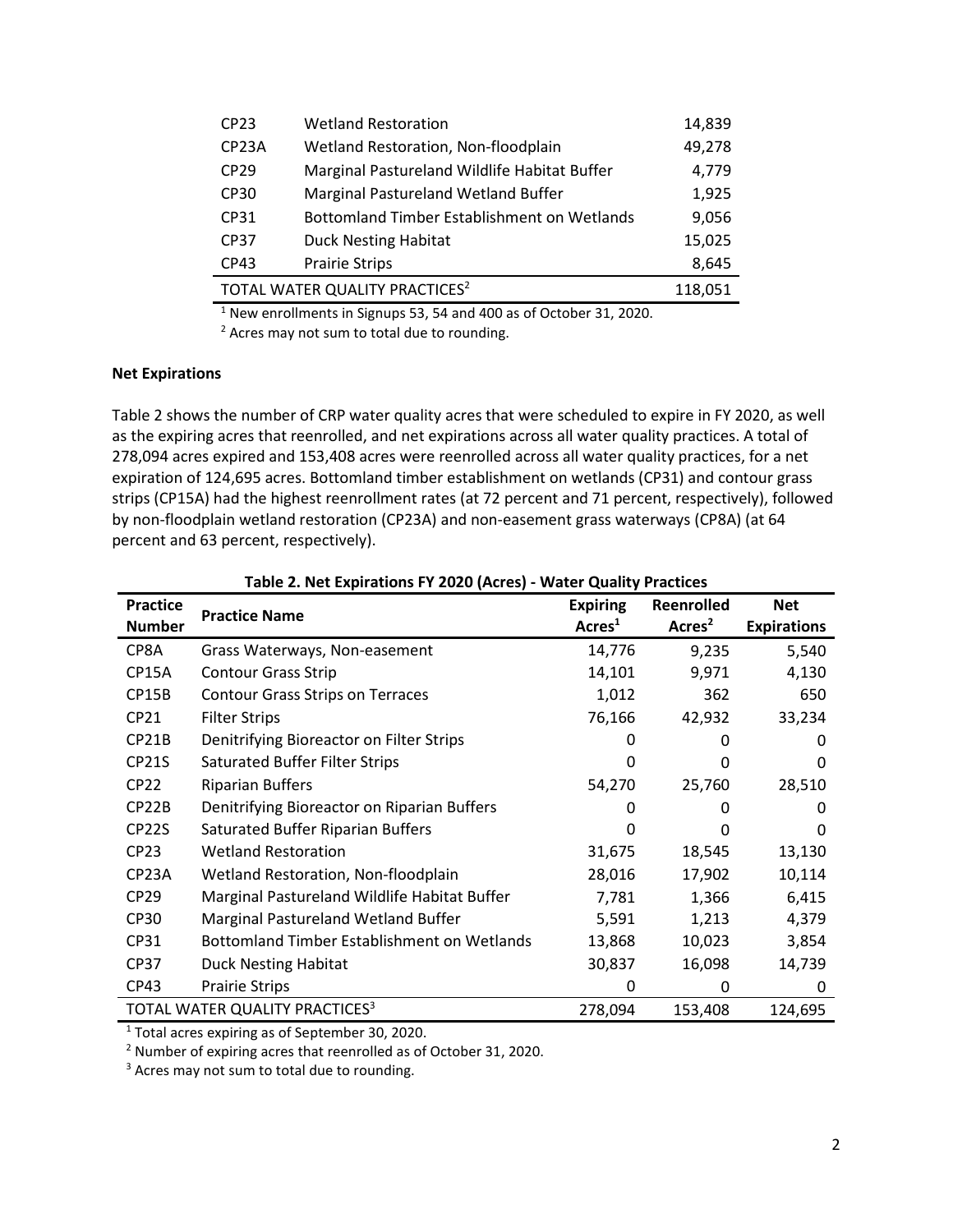## **Geographic Distribution**

Figure 1 shows the geographic distribution of new CRP water quality enrollment acreage across the United States. The data for FY 2020 newly enrolled acres by each water quality practice by state are shown in Appendix Table A1.



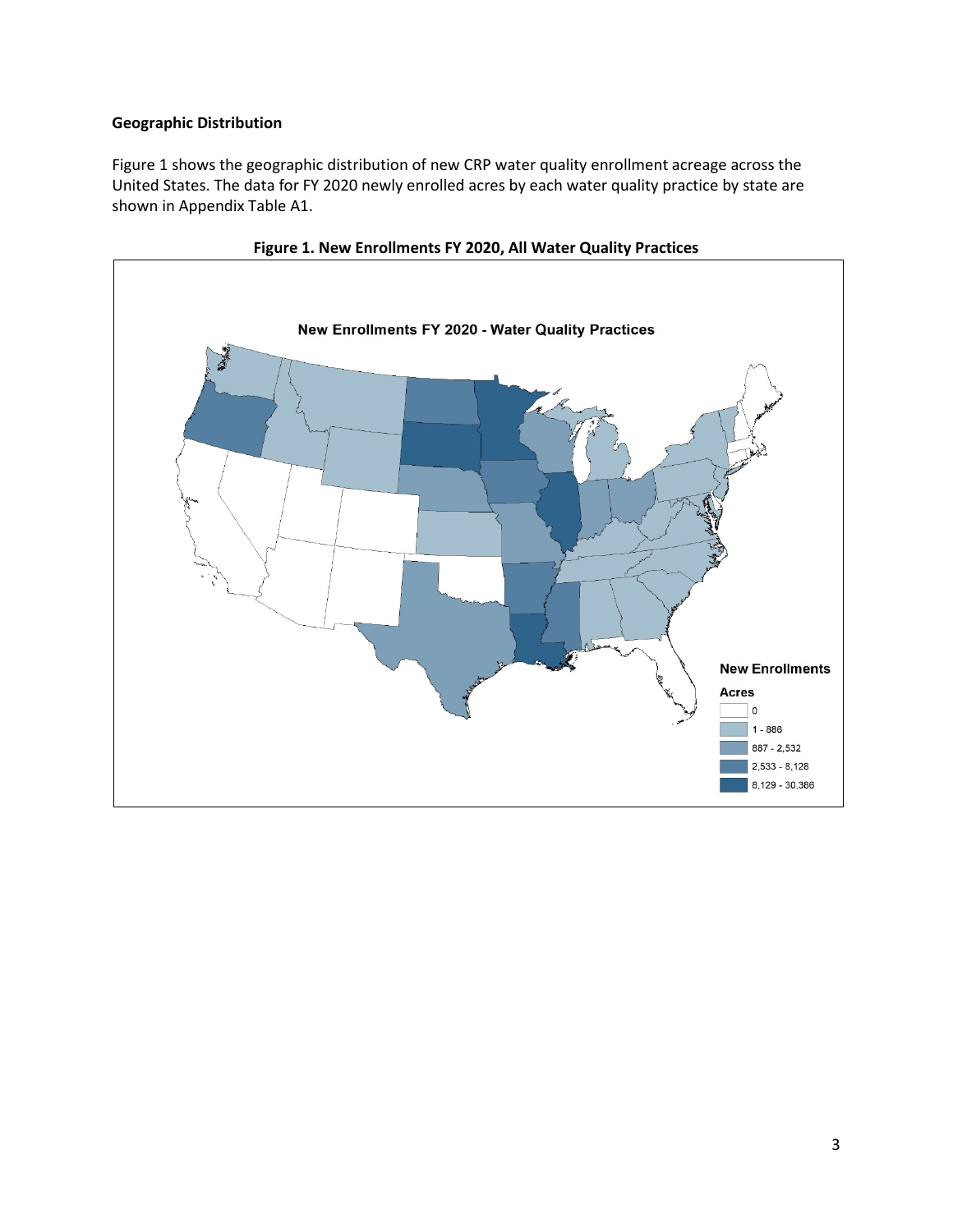Figure 2 shows the geographic distribution of net expirations for all water quality practices in FY 2020. State level data for net expired acres is shown in Appendix Table A2.



**Figure 2. Net Expirations FY 2020, All Water Quality Practices**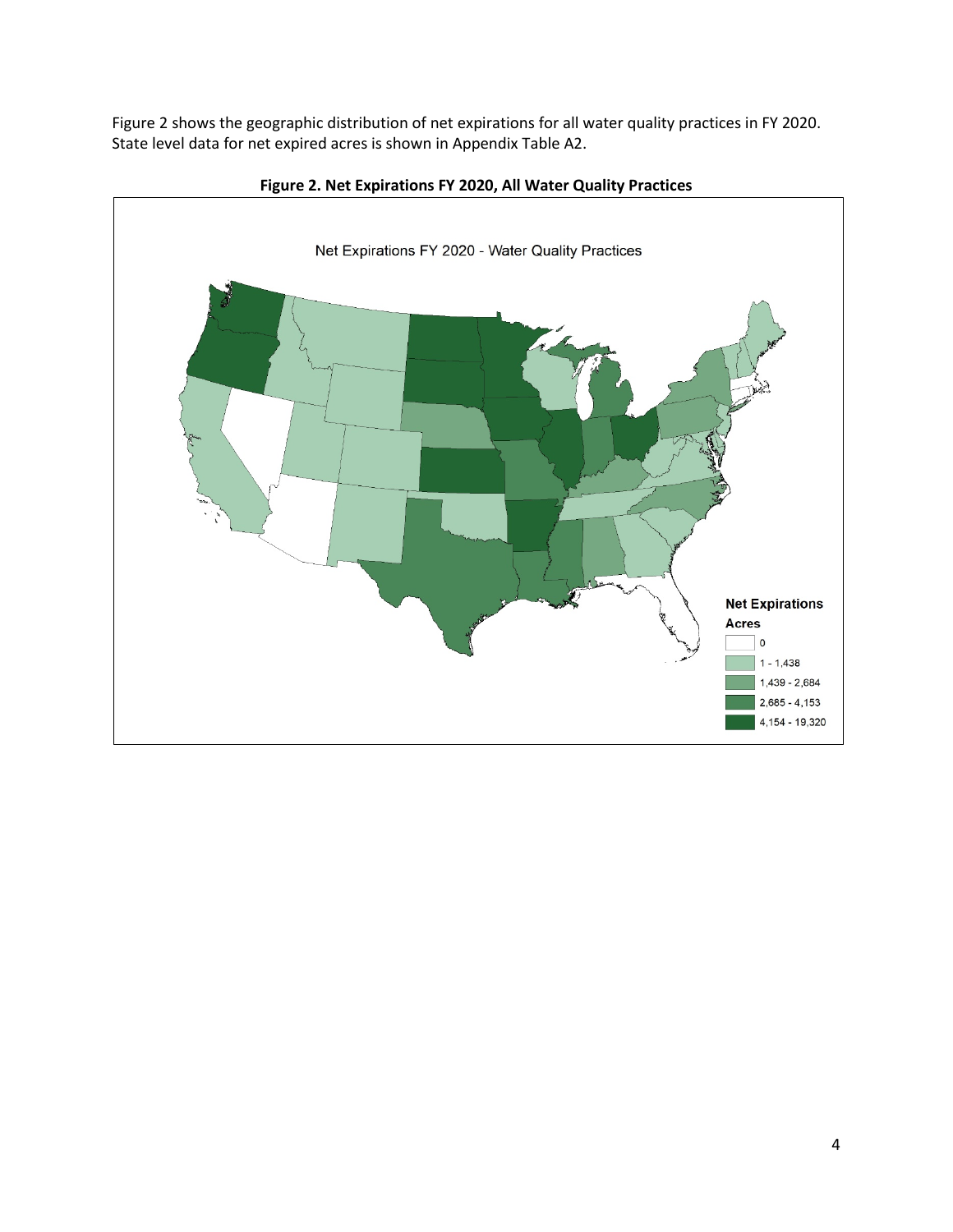### **Estimated Water Quality Benefits**

CRP practices reduce the amount of nutrients leaving a field in runoff and percolate, leading to water quality benefits.<sup>[1](#page-4-0)</sup> Table 3 shows estimated water quality benefits for all CRP water quality practice enrolled acres in FY 2020. Water quality practices reduced nutrient losses in 2020 by an estimated 388 million pounds of nitrogen and 71 million pounds of phosphorus, compared to land that is cropped. Additionally, CRP water quality practices reduced sedimentation by 156 million tons in 2020.

| Table 3. Water Quality Benefits, FY 2020 |     |  |  |  |  |  |  |  |
|------------------------------------------|-----|--|--|--|--|--|--|--|
| <b>Reductions (not leaving field or</b>  |     |  |  |  |  |  |  |  |
| intercepted by buffers)                  |     |  |  |  |  |  |  |  |
| Sediment (million tons)                  | 156 |  |  |  |  |  |  |  |
| Nitrogen (million lbs.)                  | 388 |  |  |  |  |  |  |  |
| Phosphorous (million lbs.)               |     |  |  |  |  |  |  |  |

<span id="page-4-0"></span>

| $1$ More information and documentation on the benefits estimation methodology are available at the FSA website: |
|-----------------------------------------------------------------------------------------------------------------|
| https://www.fsa.usda.gov/Assets/USDA-FSA-Public/usdafiles/EPAS/PDF/estimation methodology.pdf.                  |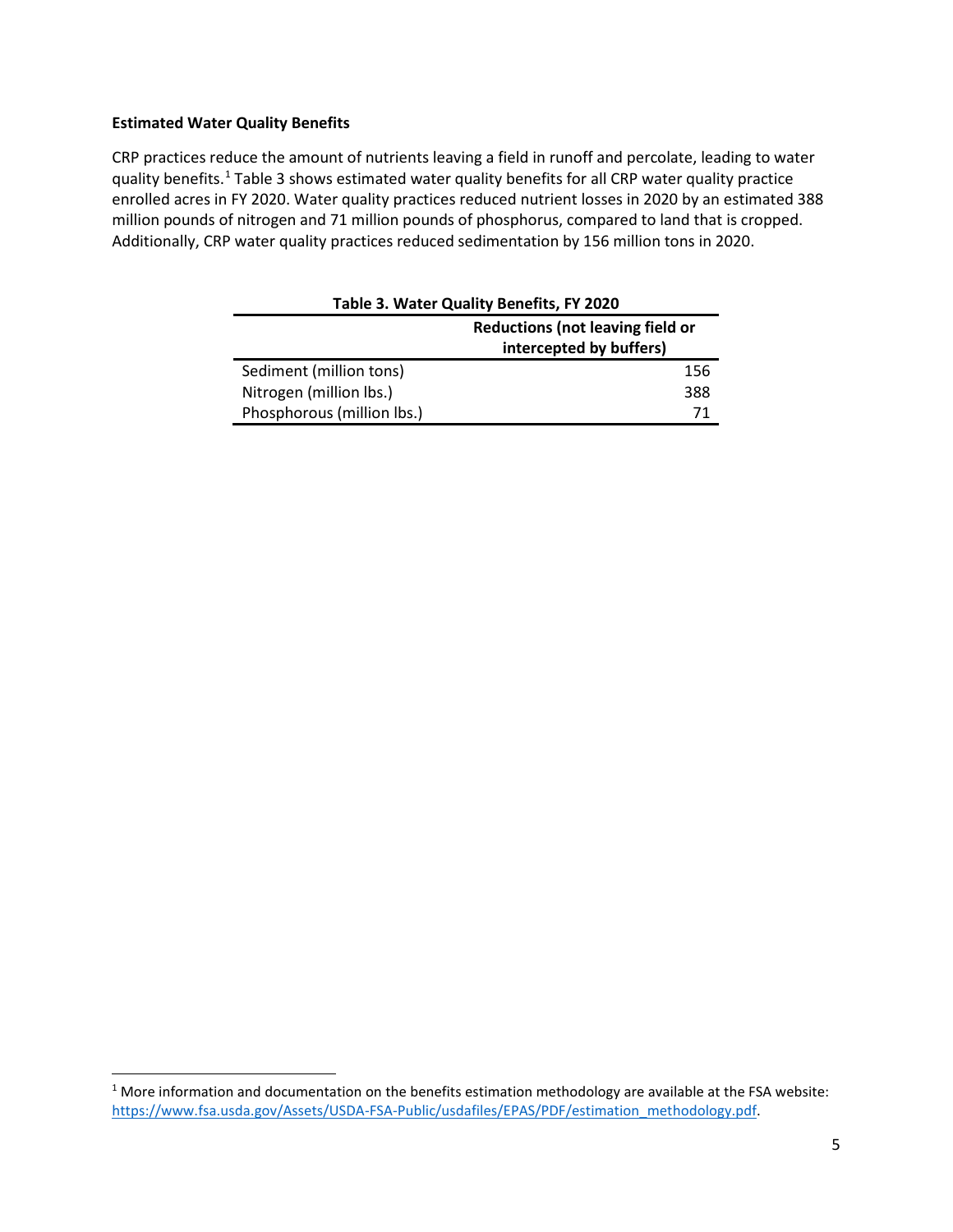| <b>STATE</b>          | <b>GRASS</b><br><b>WATERWAYS</b><br>(CP8) | <b>CONTOUR</b><br><b>GRASS</b><br><b>STRIPS</b><br>(CP15A) | <b>CONTOUR</b><br><b>GRASS</b><br><b>STRIPS</b><br>(CP15B) | <b>FILTER-</b><br><b>STRIPS</b><br>(CP21) | <b>DENITRIFYING</b><br><b>BIOREACTOR</b><br><b>ON FILTER-</b><br><b>STRIPS</b><br>(CP21B) | <b>SATURATED</b><br><b>FILTER-</b><br><b>STRIPS</b><br>(CP21S) | <b>RIPARIAN</b><br><b>BUFFERS</b><br>(CP22) | <b>DENITRIFYING</b><br><b>BIOREACTOR</b><br><b>ON RIPARIAN</b><br><b>BUFFERS</b><br>(CP22B) |
|-----------------------|-------------------------------------------|------------------------------------------------------------|------------------------------------------------------------|-------------------------------------------|-------------------------------------------------------------------------------------------|----------------------------------------------------------------|---------------------------------------------|---------------------------------------------------------------------------------------------|
| ALABAMA               | 0                                         | 0                                                          | 0                                                          | 12                                        | 0                                                                                         | 0                                                              | 162                                         | 0                                                                                           |
| <b>ALASKA</b>         | 0                                         | 0                                                          | $\mathbf 0$                                                | $\mathbf 0$                               | 0                                                                                         | 0                                                              | $\mathbf 0$                                 | $\mathbf 0$                                                                                 |
| ARKANSAS              | 0                                         | 0                                                          | 0                                                          | 31                                        | 0                                                                                         | 0                                                              | 406                                         | 0                                                                                           |
| <b>CALIFORNIA</b>     | 0                                         | 0                                                          | $\mathbf 0$                                                | 0                                         | 0                                                                                         | $\Omega$                                                       | 0                                           | $\mathbf 0$                                                                                 |
| <b>COLORADO</b>       | 0                                         | 0                                                          | 0                                                          | 0                                         | 0                                                                                         | $\mathbf 0$                                                    | 0                                           | 0                                                                                           |
| CONNECTICUT           | 0                                         | 0                                                          | 0                                                          | 0                                         | 0                                                                                         | 0                                                              | 0                                           | $\mathbf 0$                                                                                 |
| <b>DELAWARE</b>       | 0                                         | 0                                                          | $\mathbf 0$                                                | 0                                         | 0                                                                                         | 0                                                              | $\mathbf 0$                                 | $\mathbf 0$                                                                                 |
| <b>FLORIDA</b>        | 0                                         | 0                                                          | 0                                                          | 0                                         | 0                                                                                         | 0                                                              | 0                                           | $\mathbf 0$                                                                                 |
| <b>GEORGIA</b>        | 0                                         | 0                                                          | $\mathbf 0$                                                | 43                                        | 0                                                                                         | $\mathbf 0$                                                    | 58                                          | $\mathbf 0$                                                                                 |
| <b>HAWAII</b>         | 0                                         | 0                                                          | 0                                                          | 0                                         | 0                                                                                         | 0                                                              | $\overline{7}$                              | 0                                                                                           |
| <b>IDAHO</b>          | 0                                         | 0                                                          | 0                                                          | 0                                         | 0                                                                                         | $\mathbf 0$                                                    | 0                                           | $\mathbf 0$                                                                                 |
| <b>ILLINOIS</b>       | 261                                       | 0                                                          | $\mathbf 0$                                                | 574                                       | $\overline{2}$                                                                            | 9                                                              | 756                                         | $\mathbf 0$                                                                                 |
| <b>INDIANA</b>        | 136                                       | 0                                                          | 0                                                          | 524                                       | 10                                                                                        | 0                                                              | 46                                          | 0                                                                                           |
| <b>IOWA</b>           | 150                                       | 48                                                         | 3                                                          | 954                                       | $\mathbf{1}$                                                                              | 8                                                              | 454                                         | $\overline{2}$                                                                              |
| <b>KANSAS</b>         | 92                                        | 0                                                          | 28                                                         | 157                                       | $\overline{2}$                                                                            | 6                                                              | 73                                          | 0                                                                                           |
| <b>KENTUCKY</b>       | 97                                        | 0                                                          | 0                                                          | 342                                       | 0                                                                                         | 0                                                              | 62                                          | 0                                                                                           |
| LOUISIANA             | 0                                         | 0                                                          | 0                                                          | 16                                        | 0                                                                                         | 0                                                              | 30                                          | 0                                                                                           |
| <b>MAINE</b>          | 0                                         | 0                                                          | 0                                                          | 0                                         | 0                                                                                         | 0                                                              | 0                                           | $\mathbf 0$                                                                                 |
| MARYLAND              | $\mathbf 1$                               | 0                                                          | 0                                                          | 11                                        | $\mathbf{1}$                                                                              | 0                                                              | 15                                          | 0                                                                                           |
| <b>MICHIGAN</b>       | 6                                         | 0                                                          | 0                                                          | 151                                       | 0                                                                                         | 0                                                              | 33                                          | $\mathbf 0$                                                                                 |
| <b>MINNESOTA</b>      | 30                                        | 0                                                          | $\mathbf 0$                                                | 658                                       | 0                                                                                         | $\mathbf{1}$                                                   | 266                                         | $\mathbf 0$                                                                                 |
| <b>MISSISSIPPI</b>    | 0                                         | 0                                                          | 0                                                          | 0                                         | 0                                                                                         | 0                                                              | 1,546                                       | 0                                                                                           |
| <b>MISSOURI</b>       | 8                                         | 0                                                          | 0                                                          | 38                                        | 0                                                                                         | 0                                                              | 224                                         | $\mathbf 0$                                                                                 |
| <b>MONTANA</b>        | 6                                         | 0                                                          | 0                                                          | 0                                         | 0                                                                                         | 0                                                              | 0                                           | 0                                                                                           |
| NEBRASKA              | 20                                        | $\overline{2}$                                             | $\overline{2}$                                             | 202                                       | $\mathbf 1$                                                                               | $\Omega$                                                       | 48                                          | $\mathbf 0$                                                                                 |
| <b>NEVADA</b>         | 0                                         | 0                                                          | 0                                                          | 0                                         | 0                                                                                         | 0                                                              | 0                                           | 0                                                                                           |
| <b>NEW JERSEY</b>     | 6                                         | 0                                                          | 0                                                          | 1                                         | 0                                                                                         | 0                                                              | 5                                           | 0                                                                                           |
| <b>NEW MEXICO</b>     | 0                                         | 0                                                          | $\mathbf 0$                                                | 0                                         | 0                                                                                         | 0                                                              | $\mathbf 0$                                 | $\mathbf 0$                                                                                 |
| <b>NEW YORK</b>       | 0                                         | 0                                                          | 0                                                          | 0                                         | 0                                                                                         | 0                                                              | 11                                          | 0                                                                                           |
| <b>NORTH CAROLINA</b> | 0                                         | 0                                                          | $\mathbf 0$                                                | 4                                         | 0                                                                                         | $\Omega$                                                       | 29                                          | $\mathbf 0$                                                                                 |
| <b>NORTH DAKOTA</b>   | 0                                         | 0                                                          | 0                                                          | 82                                        | 0                                                                                         | 0                                                              | 0                                           | 0                                                                                           |
| OHIO                  | 215                                       | 0                                                          | 0                                                          | 525                                       | 0                                                                                         | 0                                                              | 51                                          | 0                                                                                           |
| <b>OKLAHOMA</b>       | 0                                         | 0                                                          | $\mathbf 0$                                                | 0                                         | 0                                                                                         | 0                                                              | $\mathbf 0$                                 | $\mathbf 0$                                                                                 |
| OREGON                | 0                                         | 0                                                          | 0                                                          | 0                                         | 0                                                                                         | 0                                                              | 1,296                                       | $\mathbf 0$                                                                                 |
| PENNSYLVANIA          | 0                                         | 0                                                          | $\mathbf 0$                                                | 0                                         | 0                                                                                         | 0                                                              | 268                                         | $\mathbf 0$                                                                                 |
| <b>PUERTO RICO</b>    | 0                                         | 0                                                          | 0                                                          | 0                                         | 0                                                                                         | 0                                                              | 0                                           | 0                                                                                           |
| SOUTH CAROLINA        | 0                                         | 0                                                          | $\mathbf 0$                                                | 0                                         | 0                                                                                         | $\mathbf 0$                                                    | 21                                          | $\mathbf 0$                                                                                 |
| <b>SOUTH DAKOTA</b>   | 22                                        | 0                                                          | $\mathbf 0$                                                | 270                                       | 25                                                                                        | $\overline{2}$                                                 | 68                                          | 0                                                                                           |
| <b>TENNESSEE</b>      | $\overline{2}$                            | 0                                                          | $\mathbf 0$                                                | 39                                        | 0                                                                                         | 0                                                              | 18                                          | $\mathbf 0$                                                                                 |
| <b>TEXAS</b>          | 3                                         | 0                                                          | 41                                                         | 0                                         | 0                                                                                         | 0                                                              | 382                                         | 0                                                                                           |
| <b>UTAH</b>           | 0                                         | 0                                                          | $\mathbf 0$                                                | 0                                         | 0                                                                                         | 0                                                              | 0                                           | $\mathbf 0$                                                                                 |
| <b>VERMONT</b>        | 0                                         | 0                                                          | $\mathbf 0$                                                | 0                                         | 0                                                                                         | 0                                                              | 59                                          | $\mathbf 0$                                                                                 |
| <b>VIRGINIA</b>       | 0                                         | 0                                                          | 0                                                          | 17                                        | 0                                                                                         | 0                                                              | 119                                         | 0                                                                                           |
| WASHINGTON            | 0                                         | 173                                                        | 0                                                          | 35                                        | 0                                                                                         | 0                                                              | 186                                         | $\mathbf 0$                                                                                 |
| <b>WEST VIRGINIA</b>  | 0                                         | 0                                                          | 0                                                          | 0                                         | 0                                                                                         | 0                                                              | 46                                          | 0                                                                                           |
| <b>WISCONSIN</b>      | $\overline{2}$                            | 0                                                          | 0                                                          | 1,585                                     | 0                                                                                         | $\mathbf 0$                                                    | 70                                          | $\mathbf 0$                                                                                 |
| <b>WYOMING</b>        | 0                                         | 0                                                          | $\mathbf 0$                                                | 0                                         | 0                                                                                         | $\mathbf 0$                                                    | $\mathbf 0$                                 | 0                                                                                           |
| <b>TOTAL</b>          | 1,057                                     | 223                                                        | 74                                                         | 6,269                                     | 41                                                                                        | 26                                                             | 6,813                                       | $\overline{2}$                                                                              |

**Appendix Table A1. New Enrollments FY 2020 (Acres) - Water Quality Practices, by State (page 1)**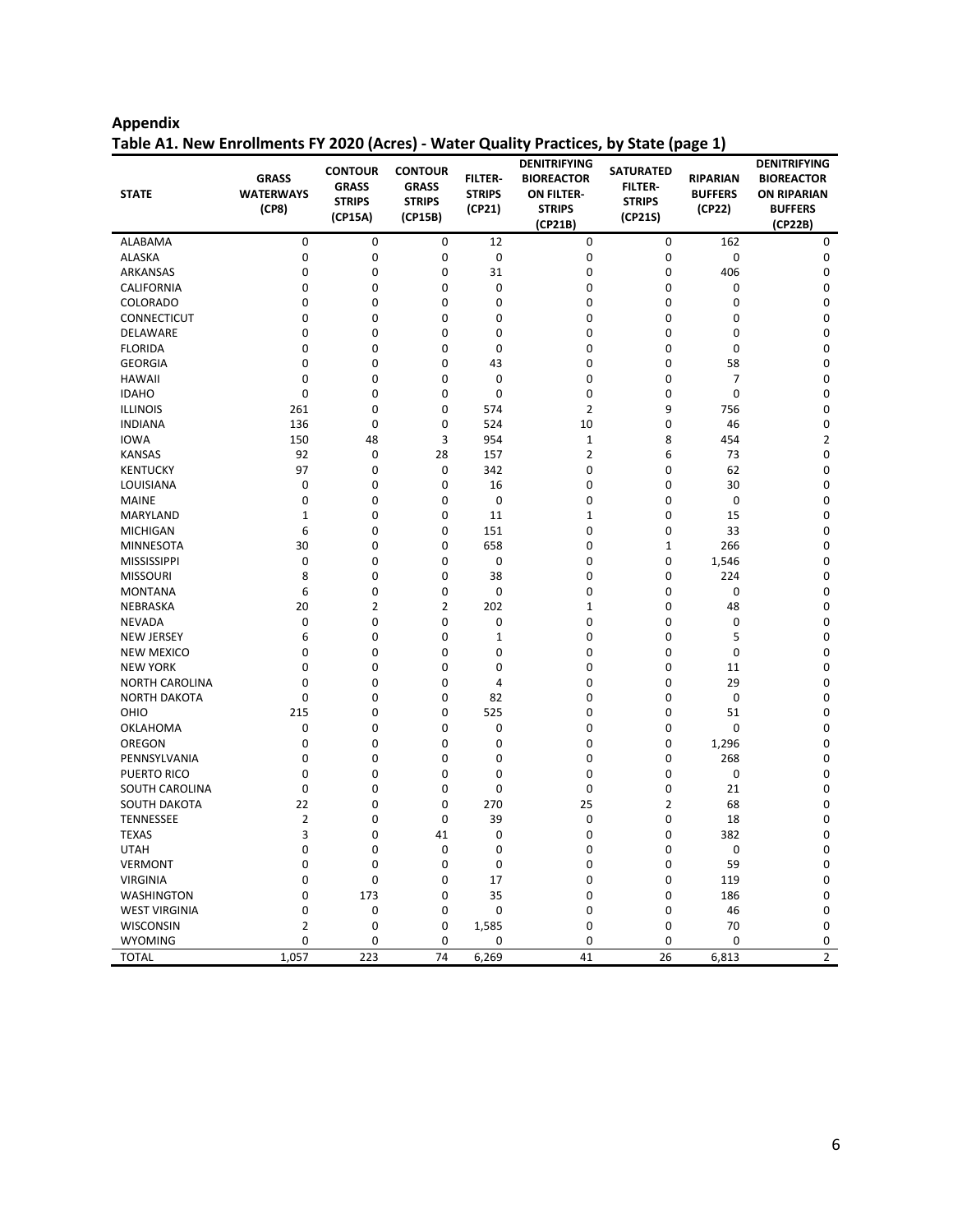| <b>STATE</b>         | <b>SATURATED</b><br><b>BUFFER</b><br><b>RIPARIAN</b><br><b>BUFFERS</b><br>(CP22S) | <b>WETLAND</b><br><b>RESTORA-</b><br><b>TION</b><br>(CP23) | <b>WETLAND</b><br><b>RESTORATION</b><br>NON-<br><b>FLOODPLAIN</b><br>(CP23A) | <b>MARGINAL</b><br><b>PASTURE</b><br><b>BUFFERS-</b><br><b>WILDLIFE</b><br>(CP29) | MARGINAL<br><b>PASTURE</b><br><b>BUFFERS-</b><br><b>WETLAND</b><br>(CP30) | <b>BOTTOMLA</b><br><b>ND</b><br><b>HARDWOOD</b><br><b>TREES</b><br>(CP31) | <b>DUCK</b><br><b>NESTING</b><br><b>HABITAT</b><br>(CP37) | <b>PRAIRIE</b><br><b>STRIPS</b><br>(CP43) | <b>ALL WATER</b><br><b>QUALITY</b><br><b>PRACTICES</b> |
|----------------------|-----------------------------------------------------------------------------------|------------------------------------------------------------|------------------------------------------------------------------------------|-----------------------------------------------------------------------------------|---------------------------------------------------------------------------|---------------------------------------------------------------------------|-----------------------------------------------------------|-------------------------------------------|--------------------------------------------------------|
| ALABAMA              | 0                                                                                 | 0                                                          | 0                                                                            | 39                                                                                | 0                                                                         | 78                                                                        | 0                                                         | 0                                         | 291                                                    |
| <b>ALASKA</b>        | 0                                                                                 | 0                                                          | 0                                                                            | 0                                                                                 | 0                                                                         | 0                                                                         | 0                                                         | 0                                         | 0                                                      |
| ARKANSAS             | 0                                                                                 | 1,085                                                      | 4,781                                                                        | 0                                                                                 | 0                                                                         | 700                                                                       | 0                                                         | 0                                         | 7,003                                                  |
| <b>CALIFORNIA</b>    | 0                                                                                 | 0                                                          | 0                                                                            | 0                                                                                 | 0                                                                         | 0                                                                         | 0                                                         | 0                                         | 0                                                      |
| <b>COLORADO</b>      | 0                                                                                 | 0                                                          | 0                                                                            | 0                                                                                 | 0                                                                         | 0                                                                         | 0                                                         | 0                                         | 0                                                      |
| <b>CONNECTICUT</b>   | 0                                                                                 | 0                                                          | 0                                                                            | 0                                                                                 | 0                                                                         | 0                                                                         | 0                                                         | 0                                         | 0                                                      |
| DELAWARE             | 0                                                                                 | 0                                                          | 0                                                                            | 0                                                                                 | 0                                                                         | 0                                                                         | $\mathbf 0$                                               | 0                                         | 0                                                      |
| <b>FLORIDA</b>       | 0                                                                                 | 0                                                          | 0                                                                            | 0                                                                                 | 0                                                                         | 0                                                                         | 0                                                         | 0                                         | 0                                                      |
| <b>GEORGIA</b>       | 0                                                                                 | 0                                                          | 0                                                                            | 0                                                                                 | 0                                                                         | 0                                                                         | 0                                                         | 0                                         | 100                                                    |
| <b>HAWAII</b>        | 0                                                                                 | 0                                                          | 0                                                                            | 0                                                                                 | 0                                                                         | 0                                                                         | $\mathbf 0$                                               | 0                                         | 7                                                      |
| <b>IDAHO</b>         | 0                                                                                 | 0                                                          | 0                                                                            | 6                                                                                 | 0                                                                         | 0                                                                         | 0                                                         | 0                                         | 6                                                      |
| <b>ILLINOIS</b>      | 0                                                                                 | 2,826                                                      | 1,279                                                                        | 16                                                                                | 0                                                                         | 766                                                                       | 0                                                         | 4,374                                     | 10,863                                                 |
| <b>INDIANA</b>       | 0                                                                                 | 196                                                        | 763                                                                          | 35                                                                                | 0                                                                         | 542                                                                       | 0                                                         | 279                                       | 2,530                                                  |
| <b>IOWA</b>          | 0                                                                                 | 2,241                                                      | 29                                                                           | 940                                                                               | 25                                                                        | 351                                                                       | 375                                                       | 2,548                                     | 8,130                                                  |
| <b>KANSAS</b>        | 0                                                                                 | 112                                                        | 173                                                                          | 0                                                                                 | 0                                                                         | 0                                                                         | 0                                                         | 241                                       | 885                                                    |
| <b>KENTUCKY</b>      | 0                                                                                 | 5                                                          | 0                                                                            | 46                                                                                | 0                                                                         | 91                                                                        | 0                                                         | 0                                         | 643                                                    |
| LOUISIANA            | 0                                                                                 | 2,043                                                      | 11,168                                                                       | 0                                                                                 | 0                                                                         | 3,673                                                                     | 0                                                         | 0                                         | 16,930                                                 |
| <b>MAINE</b>         | 0                                                                                 | 0                                                          | 0                                                                            | 0                                                                                 | 0                                                                         | 0                                                                         | 0                                                         | 0                                         | 0                                                      |
| <b>MARYLAND</b>      | 0                                                                                 | $\mathbf 1$                                                | 6                                                                            | 5                                                                                 | 7                                                                         | 0                                                                         | 0                                                         | 3                                         | 50                                                     |
| <b>MICHIGAN</b>      | 0                                                                                 | 59                                                         | 443                                                                          | 20                                                                                | 0                                                                         | 0                                                                         | 0                                                         | 12                                        | 724                                                    |
| MINNESOTA            | 0                                                                                 | 3,311                                                      | 23,895                                                                       | 156                                                                               | 621                                                                       | 0                                                                         | 759                                                       | 692                                       | 30,388                                                 |
| <b>MISSISSIPPI</b>   | 0                                                                                 | 484                                                        | 37                                                                           | 0                                                                                 | 0                                                                         | 1,543                                                                     | 0                                                         | 3                                         | 3,613                                                  |
| <b>MISSOURI</b>      | 0                                                                                 | 884                                                        | 30                                                                           | 8                                                                                 | 14                                                                        | 134                                                                       | 0                                                         | 0                                         | 1,340                                                  |
| <b>MONTANA</b>       | 0                                                                                 | 0                                                          | 104                                                                          | 0                                                                                 | 0                                                                         | 0                                                                         | 0                                                         | 0                                         | 110                                                    |
| NEBRASKA             | 0                                                                                 | 625                                                        | 258                                                                          | 49                                                                                | 9                                                                         | 0                                                                         | 0                                                         | 240                                       | 1,455                                                  |
| <b>NEVADA</b>        | 0                                                                                 | 0                                                          | 0                                                                            | 0                                                                                 | 0                                                                         | 0                                                                         | 0                                                         | 0                                         | 0                                                      |
| <b>NEW JERSEY</b>    | 0                                                                                 | 0                                                          | 0                                                                            | 0                                                                                 | 0                                                                         | 0                                                                         | 0                                                         | 0                                         | 12                                                     |
| <b>NEW MEXICO</b>    | 0                                                                                 | 0                                                          | 0                                                                            | 0                                                                                 | 0                                                                         | 0                                                                         | 0                                                         | 0                                         | 0                                                      |
| <b>NEW YORK</b>      | 0                                                                                 | 0                                                          | 0                                                                            | 25                                                                                | 34                                                                        | 0                                                                         | 0                                                         | 0                                         | 70                                                     |
| <b>NORTH</b>         |                                                                                   |                                                            |                                                                              |                                                                                   |                                                                           |                                                                           |                                                           |                                           |                                                        |
| CAROLINA             | 0                                                                                 | 0                                                          | 0                                                                            | $\mathbf 0$                                                                       | 0                                                                         | 0                                                                         | 0                                                         | 0                                         | 33                                                     |
| <b>NORTH DAKOTA</b>  | 0                                                                                 | 311                                                        | 2,246                                                                        | 0                                                                                 | 0                                                                         | 0                                                                         | 3,183                                                     | 3                                         | 5,824                                                  |
| OHIO                 | 0                                                                                 | 135                                                        | 300                                                                          | 39                                                                                | 0                                                                         | 41                                                                        | 0                                                         | 56                                        | 1,362                                                  |
| OKLAHOMA             | 0                                                                                 | 0                                                          | 0                                                                            | 0                                                                                 | 0                                                                         | 0                                                                         | 0                                                         | 0                                         | 0                                                      |
| OREGON               | 0                                                                                 | 0                                                          | 0                                                                            | 2,259                                                                             | 5                                                                         | 0                                                                         | 0                                                         | 0                                         | 3,561                                                  |
| PENNSYLVANIA         | 0                                                                                 | 0                                                          | 0                                                                            | 17                                                                                | 0                                                                         | 0                                                                         | 0                                                         | 0                                         | 286                                                    |
| <b>PUERTO RICO</b>   | 0                                                                                 | 0                                                          | 0                                                                            | $\mathbf 0$                                                                       | 0                                                                         | 0                                                                         | 0                                                         | 0                                         | 0                                                      |
| SOUTH                |                                                                                   |                                                            |                                                                              |                                                                                   |                                                                           |                                                                           |                                                           |                                           |                                                        |
| CAROLINA             | 0                                                                                 | 0                                                          | 0                                                                            | 0                                                                                 | 11                                                                        | 0                                                                         | 0                                                         | 0                                         | 32                                                     |
| SOUTH DAKOTA         | 0                                                                                 | 482                                                        | 3,696                                                                        | 532                                                                               | 1,191                                                                     | 0                                                                         | 10,708                                                    | 114                                       | 17,111                                                 |
| TENNESSEE            | U                                                                                 | 0                                                          | 0                                                                            | $\pmb{0}$                                                                         | 0                                                                         | 804                                                                       | 0                                                         | 0                                         | 862                                                    |
| <b>TEXAS</b>         | 0                                                                                 | 0                                                          | 61                                                                           | 291                                                                               | 0                                                                         | 330                                                                       | 0                                                         | 0                                         | 1,109                                                  |
| <b>UTAH</b>          | 0                                                                                 | 0                                                          | 0                                                                            | 0                                                                                 | 0                                                                         | 0                                                                         | 0                                                         | 0                                         | 0                                                      |
| <b>VERMONT</b>       | 0                                                                                 | 0                                                          | 0                                                                            | $\pmb{0}$                                                                         | 0                                                                         | 0                                                                         | 0                                                         | 0                                         | 59                                                     |
|                      |                                                                                   |                                                            |                                                                              |                                                                                   |                                                                           |                                                                           |                                                           |                                           |                                                        |
| <b>VIRGINIA</b>      | 0                                                                                 | 0                                                          | 0                                                                            | 20                                                                                | 0                                                                         | 0<br>0                                                                    | 0<br>0                                                    | 0<br>0                                    | 157                                                    |
| <b>WASHINGTON</b>    | 0                                                                                 | 0                                                          | 0                                                                            | 38                                                                                | 8<br>0                                                                    | 0                                                                         | 0                                                         | 0                                         | 439                                                    |
| <b>WEST VIRGINIA</b> | 0<br>0                                                                            | 0                                                          | 0<br>9                                                                       | 0                                                                                 |                                                                           | 0                                                                         | 0                                                         |                                           | 46                                                     |
| WISCONSIN            | 0                                                                                 | 38<br>0                                                    | 0                                                                            | 3                                                                                 | $1\,$<br>0                                                                | 0                                                                         | 0                                                         | 81<br>0                                   | 1,789<br>233                                           |
| <b>WYOMING</b>       |                                                                                   |                                                            |                                                                              | 233                                                                               |                                                                           |                                                                           |                                                           |                                           |                                                        |
| <b>TOTAL</b>         | 0                                                                                 | 14,839                                                     | 49,278                                                                       | 4,779                                                                             | 1,925                                                                     | 9,056                                                                     | 15,025                                                    | 8,645                                     | 118,051                                                |

**Table A1. New Enrollments FY 2020 (Acres) - Water Quality Practices, by State (page 2)**